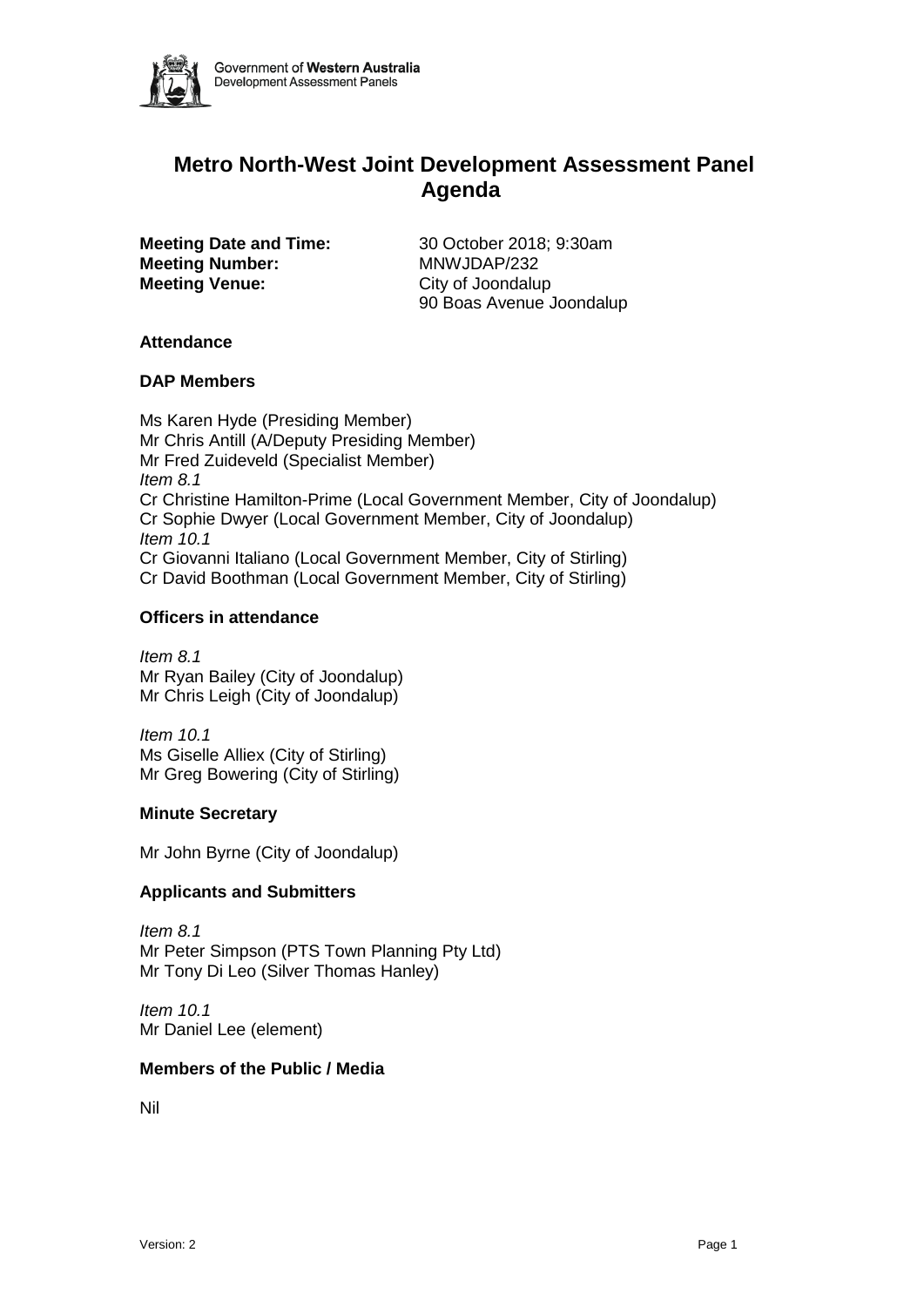

# **1. Declaration of Opening**

The Presiding Member declares the meeting open and acknowledges the past and present traditional owners and custodians of the land on which the meeting is being held.

### **2. Apologies**

Ms Sheryl Chaffer (Deputy Presiding Member) Cr Philippa Taylor (Local Government Member, City of Joondalup)

#### **3. Members on Leave of Absence**

DAP Member, Ms Sheryl Chaffer has been granted leave of absence by the Director General for the period of 24 October 2018 to 1 November 2018 inclusive.

DAP Member, Cr Philippa Taylor has been granted leave of absence by the Director General for the period of 8 October 2018 to 30 October 2018 inclusive.

#### **4. Noting of Minutes**

Signed minutes of previous meetings are available on the [DAP website.](https://www.planning.wa.gov.au/7578.aspx)

#### **5. Declarations of Due Consideration**

Any member who is not familiar with the substance of any report or other information provided for consideration at the DAP meeting must declare that fact before the meeting considers the matter.

#### **6. Disclosure of Interests**

Nil

## **7. Deputations and Presentations**

**7.1** Mr Peter Simpson (PTS Town Planning Pty Ltd) and Mr Tony Di Leo (Silver Thomas Hanley) are in support of the application at Item 8.1. Mr Simpson and Mr Di Leo will not be presenting at the meeting but will be available to respond to any questions from the panel.

The City of Joondalup and the City of Stirling may be provided with the opportunity to respond to questions of the panel, as invited by the Presiding Member.

## **8. Form 1 – Responsible Authority Reports – DAP Applications**

| 8.1 | <b>Property Location:</b>       | Lot 9000 (69) Lakeside Drive, Joondalup       |
|-----|---------------------------------|-----------------------------------------------|
|     | <b>Development Description:</b> | New Science Building (Edith Cowan University) |
|     | Applicant:                      | Mr Peter Simpson (PTS Town Planning Pty Ltd)  |
|     | Owner:                          | Ms Maxine Plant and Mr Scott Henderson        |
|     |                                 | (Edith Cowan University)                      |
|     | Responsible Authority:          | City of Joondalup                             |
|     | DAP File No:                    | DAP/18/01483                                  |